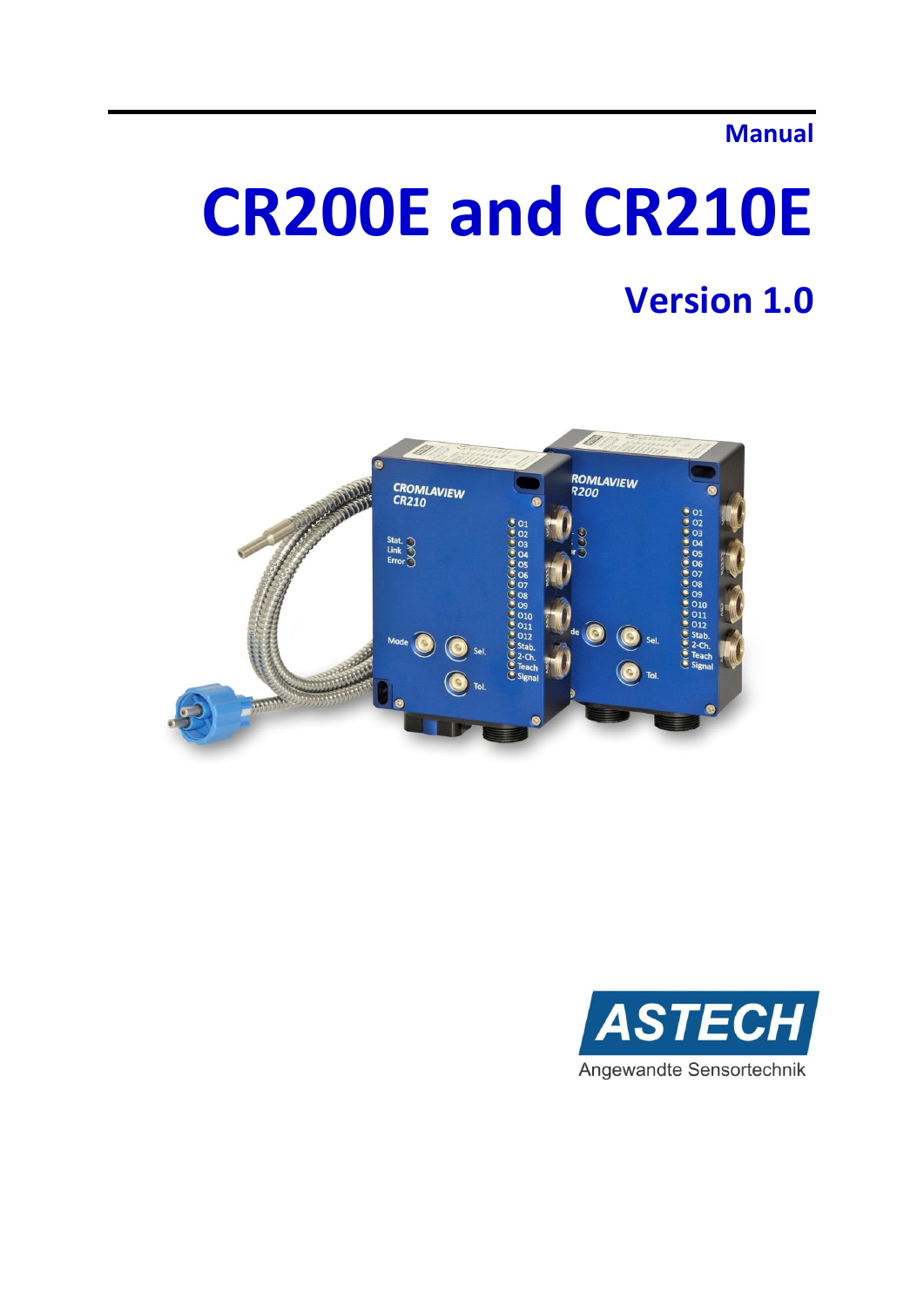#### **Notes**

The information contained in this manual has been thoroughly researched and prepared. Nevertheless, we cannot assume liability for omissions or errors of any nature whatsoever. We would, however, be grateful for your comments or suggestions.

We shall not accept any claims for damages, except for those resulting from intent or gross negligence.

As this product is available in several designs, there might be deviations between the descriptions and instructions in hand and the product supplied.

We reserve the right to make technical changes, which serve to improve the product, without prior notification. Thus, it cannot be assumed that subsequent versions of a product will have the same features as those described here.

Registered trademarks are the property of their manufacturers.

CR200E and CR210E - Manual V1.0

Copyright © ASTECH Angewandte Sensortechnik GmbH, Rostock 2010-2015

#### **Revision history**

| Manual version | Date       | Changes    |
|----------------|------------|------------|
| 1.0            | 02.03.2015 | New design |



The instruments are not to be used for safety applications, in particular applications in which safety of persons depends on proper operation of the instruments. These instruments shall exclusively be used by qualified personnel. Repair only by ASTECH.

> ASTECH GmbH, Schonenfahrerstr. 5, D-18057 Rostock Internet www.astech.de E-Mail info@astech.de Telefon +49 (0)381 / 44073-0 Telefax +49 (0)381 / 44073-20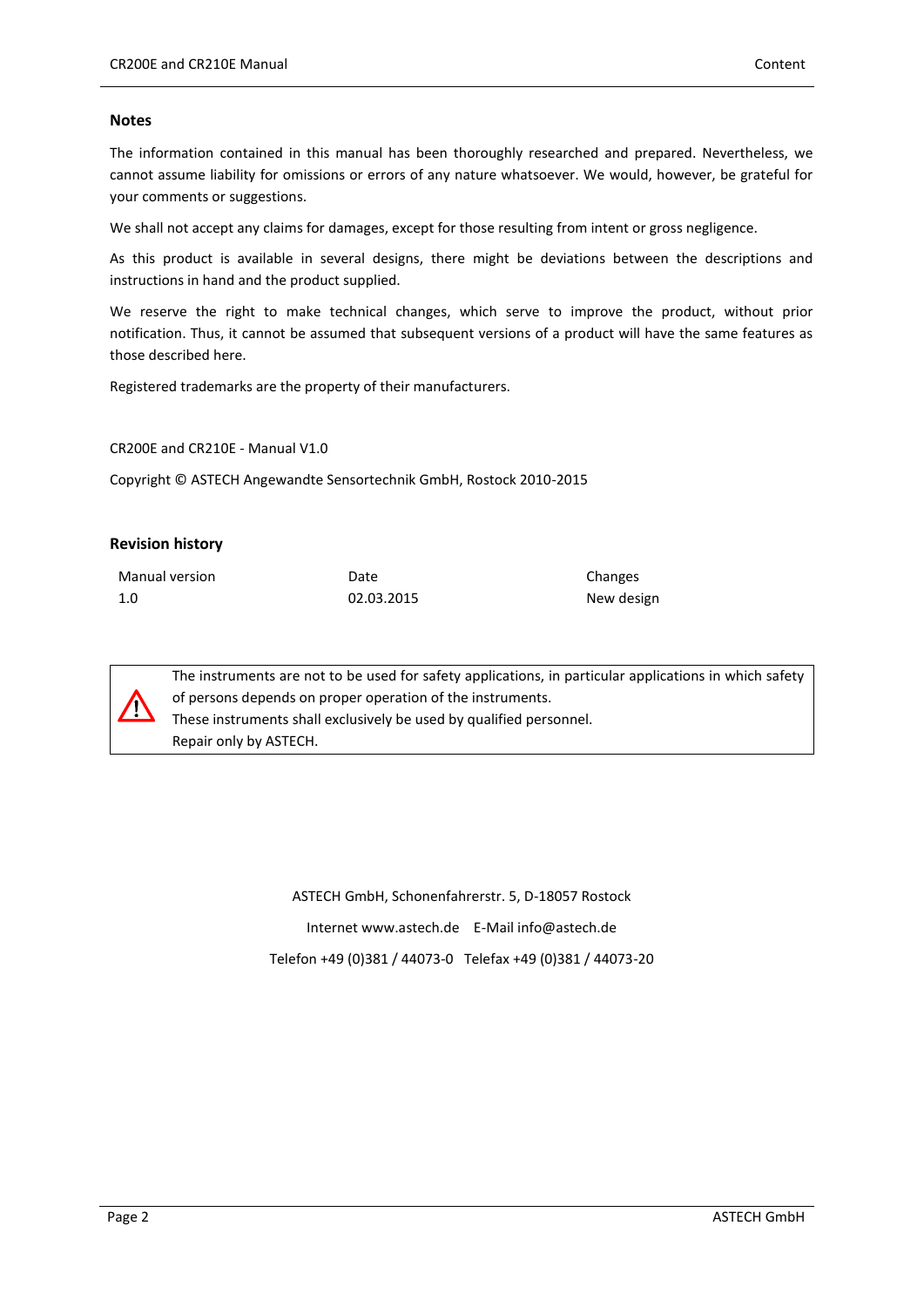#### $\mathbf{I}$ . **Contents**

| $2^{\circ}$    |  |  |  |  |
|----------------|--|--|--|--|
| $\overline{3}$ |  |  |  |  |
|                |  |  |  |  |
| 3.2            |  |  |  |  |
|                |  |  |  |  |
| $\overline{4}$ |  |  |  |  |
| 5              |  |  |  |  |
| 6              |  |  |  |  |
| $7^{\circ}$    |  |  |  |  |
| $\mathsf{R}$   |  |  |  |  |

#### **List of Figures**  $\mathbf{II}$ .

| Figure 5 : Drawings CR210E with built-in control devices for the drift stabilization CROMLASTAB®  15 |  |
|------------------------------------------------------------------------------------------------------|--|

#### **List of Tables**  $III.$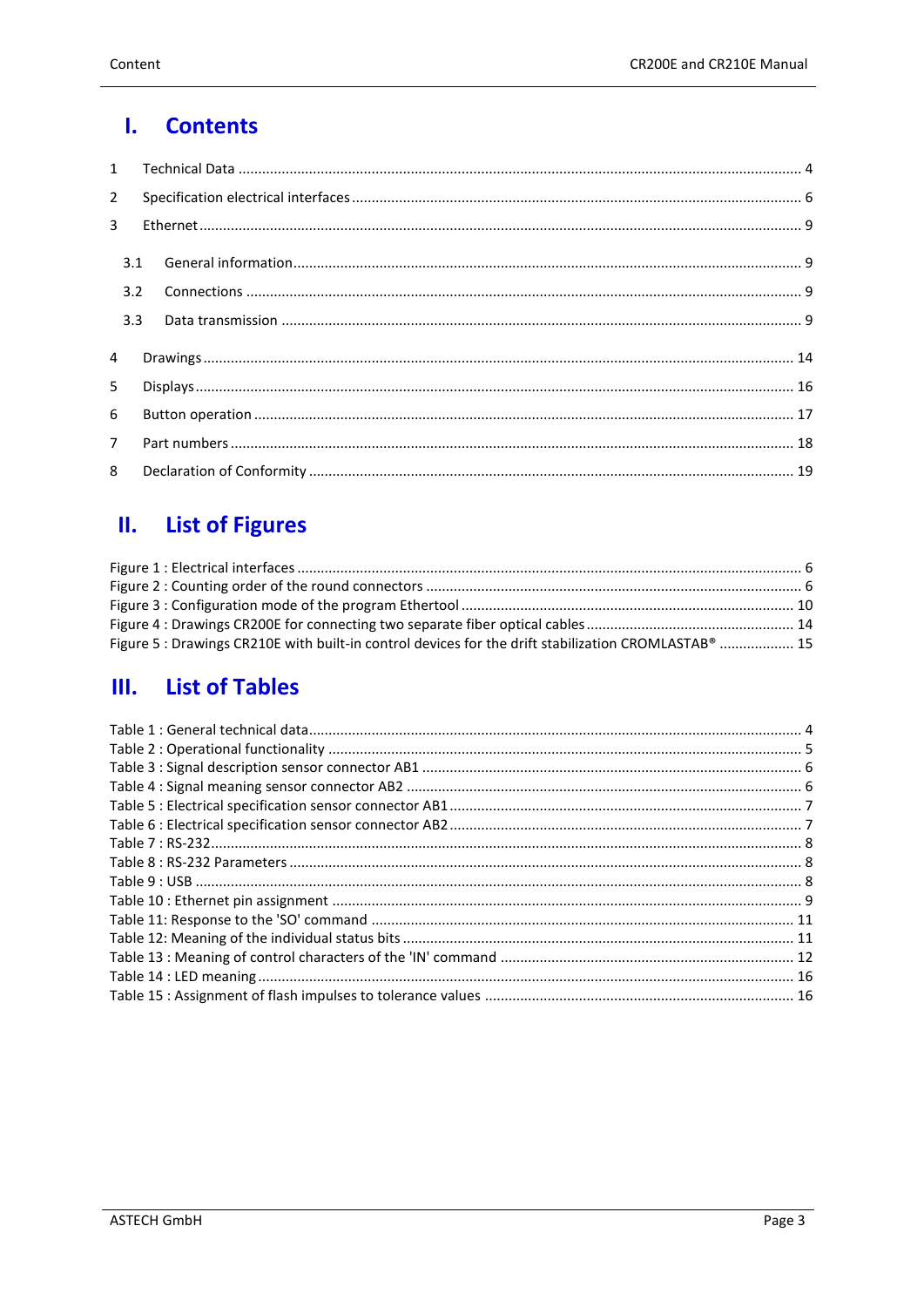## <span id="page-3-0"></span>**1 Technical Data**

#### <span id="page-3-1"></span>**Table 1 : General technical data**

| Sensing channels               | CR200: 2 Sensing channels                          |
|--------------------------------|----------------------------------------------------|
|                                | CR210: 1 Sensing channel, 1 Internal stab. channel |
| Drift stabilization            | CROMLASTAB®, Can be switched off                   |
| Receiving detector             | Three range photo diode                            |
| Sensitivity                    | Adjustable by user                                 |
| Sensitivity steps              | 8 (1x, 4x, 20x, 40x, 80x, 200x, 400x, 800x)        |
| Receiving signal resolution    | 3 x 4096 Stufen                                    |
| Object illumination            | Power white light LED                              |
|                                | Adjustable (4096 Steps)                            |
|                                | Can be switched off                                |
| Ambient light compensation     | Can be switched off                                |
| <b>Standard interfaces</b>     | 12 Switching outputs                               |
|                                | 2 Control inputs                                   |
|                                | Serial (RS-232)                                    |
|                                | <b>USB</b>                                         |
| Optional field bus interfaces  | Profibus                                           |
|                                | <b>Fast Ethernet</b>                               |
|                                | Profinet                                           |
| <b>Displays</b>                | 19 LEDs for outputs and status                     |
| <b>Buttons</b>                 | 3 Buttons for Teach-In                             |
| Color resolution (L*a*b*)      | $\Delta E_{Lab} \leq 1$                            |
| Response time                  | $\geq$ 50 µs (limited functionality)               |
| Off-Delay (channel specific)   | 0 ms  65535 ms                                     |
| On-Delay                       | 0 ms  65535 ms                                     |
| Hysteresis                     | $0\%$ 255 %                                        |
| Color value memory cells       | 350                                                |
| Color output channels          | 12 (up to 350 at binary encoding)                  |
| <b>Protection standard</b>     | <b>IP54</b>                                        |
| Power supply                   | 18  28 VDC, max. 500 mA                            |
| Case temperature for operation | -10 °C  55 °C                                      |
| Coupling in signal path        | Via optical fiber                                  |
| Optical fiber adaption CR100   | M18x1                                              |
| Housing material               | Aluminum, anodized                                 |
| Housing size                   | 100 mm $\times$ 70 mm $\times$ 30 mm               |
| Weight                         | Ca. 260 g                                          |
|                                |                                                    |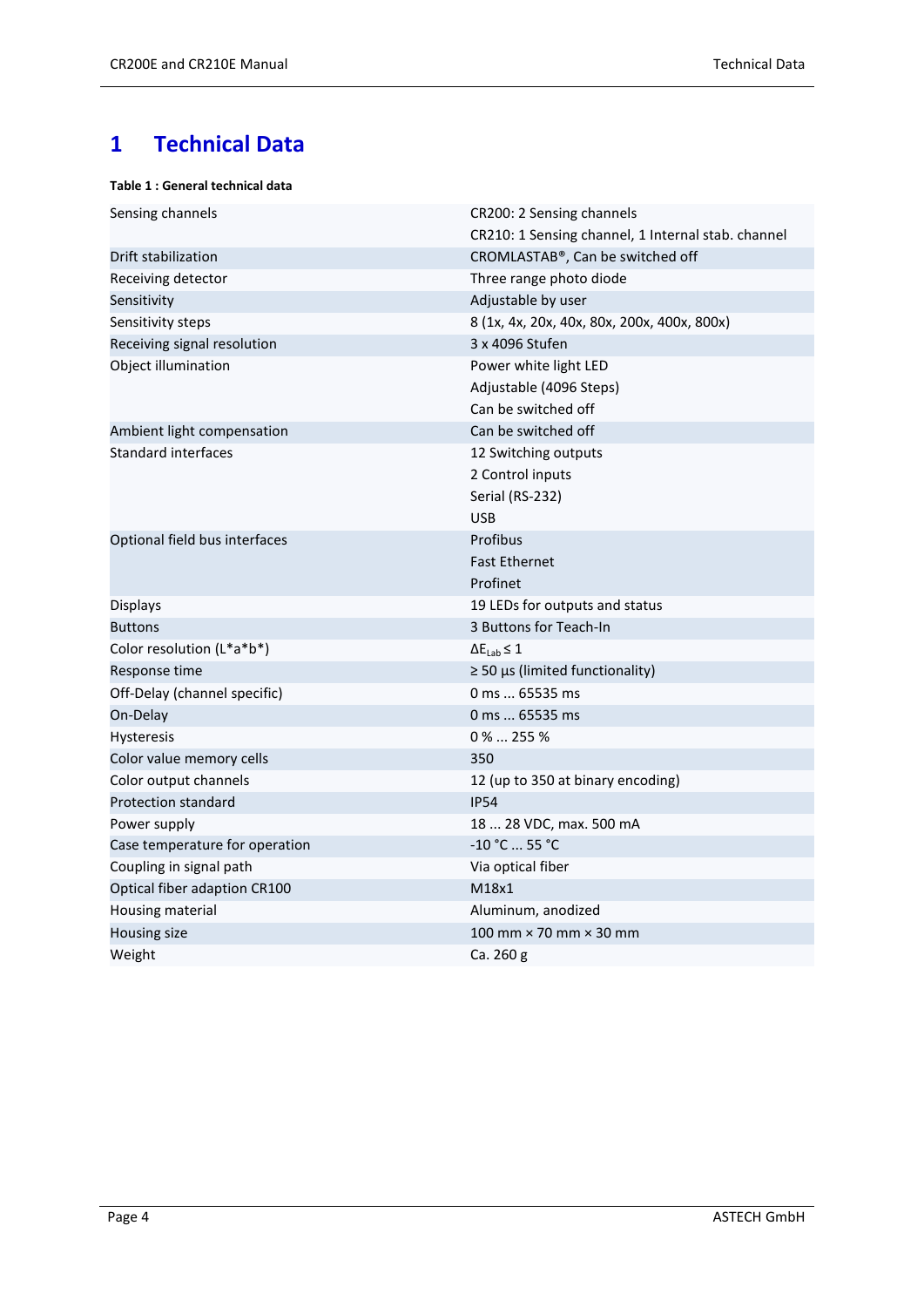<span id="page-4-0"></span>

| <b>Table 2: Operational functionality</b> |                                                                                                                                             |
|-------------------------------------------|---------------------------------------------------------------------------------------------------------------------------------------------|
| Channel measurement methods               | CR200: Difference measurement<br>Channel 1<br>Channel 1 drift compensated<br>Channel 1+2<br>CR210: Channel 1<br>Channel 1 drift compensated |
| Color space modes                         | Non-self-shining objects<br>XYZ, XyY, u'v'L*, L*a*b*, xyl<br>Self-shining objects<br>XYZ, xyY, u'v'L*, xyl                                  |
| Color recognition modes                   | Check spherical tolerance<br>Check cylindrical tolerance<br>Minimal distance                                                                |
| <b>Operating modes</b>                    | <b>External triggering</b><br>Color grouping<br>Color sequence recognition                                                                  |
| Parameterization                          | Elaborately via PC Software<br>Limited via 3 buttons                                                                                        |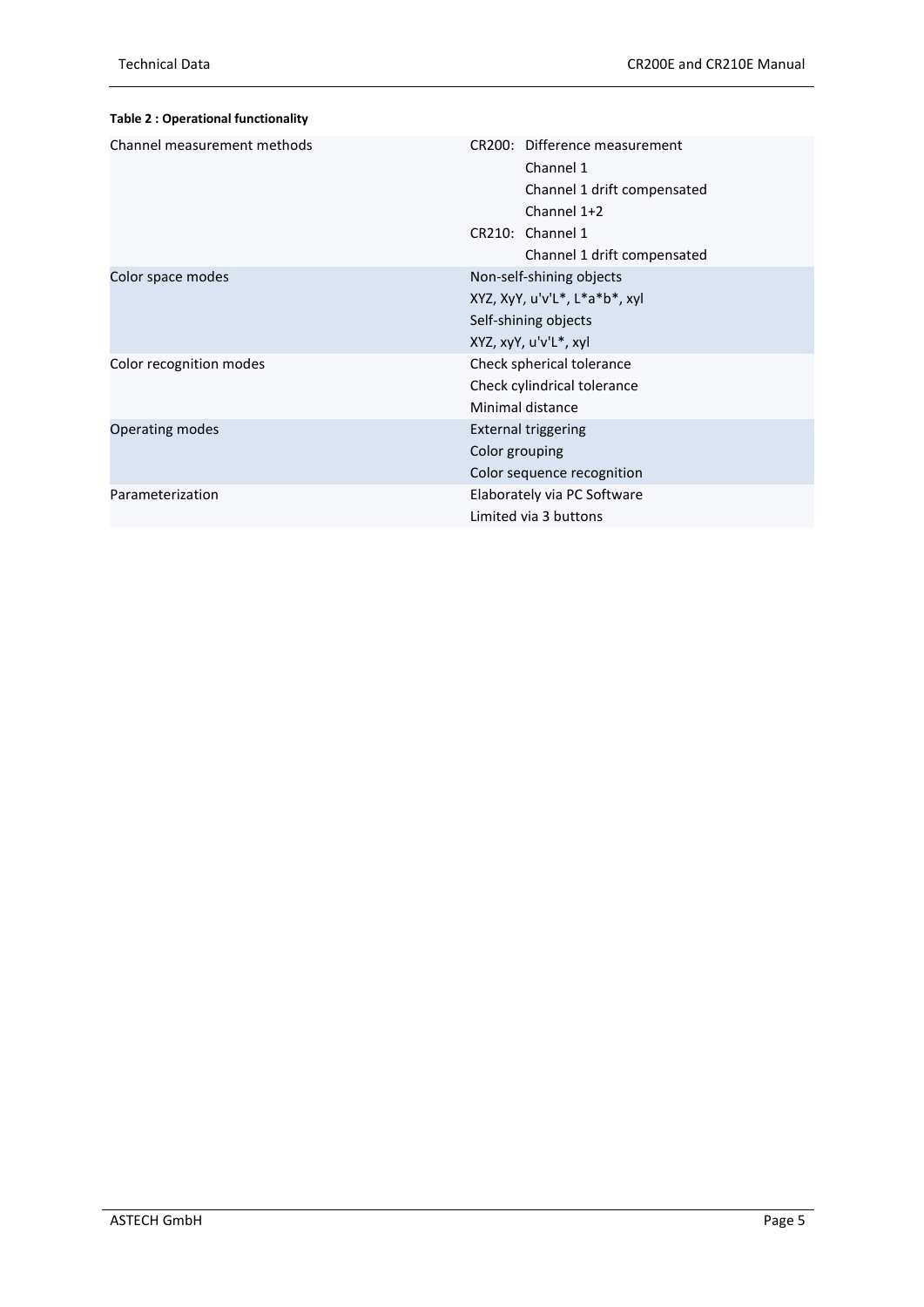## <span id="page-5-0"></span>**2 Specification electrical interfaces**

[Figure 1](#page-5-1) shows the electrical connectors (type M9) of the sensor.



**Figure 1 : Electrical interfaces**

<span id="page-5-1"></span>The counting order of round connectors is shown in [Figure 2.](#page-5-2)





<span id="page-5-2"></span>**Figure 2 : Counting order of the round connectors**

| Pin (color) | <b>Name</b>      | <b>Description</b>                                                |
|-------------|------------------|-------------------------------------------------------------------|
| 1 (white)   | OUT <sub>1</sub> | Sensor output 1                                                   |
| 2 (brown)   | OUT <sub>2</sub> | Sensor output 2                                                   |
| 3 (green)   | TRG1             | Input for external triggered Teach-In in mode "Ext. Teach"        |
| 4 (yellow)  | TRG0             | Input for updating the sensor outputs in mode "Extern Trig."      |
|             |                  | Input for trigger controlled color sequence in mode "Trig. Sequ." |
| $5$ (grey)  | OUT3             | Sensor output 3                                                   |
| $6$ (pink)  | OUT4             | Sensor output 4                                                   |
| 7 (blue)    | <b>GND</b>       | Ground                                                            |
| 8 (red)     | $+U_{\rm R}$     | Power supply                                                      |
| Shield      | <b>SH</b>        | Device shield (earth)                                             |

#### <span id="page-5-3"></span>**Table 3 : Signal description sensor connector AB1**

#### <span id="page-5-4"></span>**Table 4 : Signal meaning sensor connector AB2**

| Pin (color) | <b>Name</b>       | <b>Description</b>    |  |
|-------------|-------------------|-----------------------|--|
| 1 (white)   | OUT5              | Sensor output 5       |  |
| 2 (brown)   | OUT <sub>6</sub>  | Sensor output 6       |  |
| 3 (green)   | OUT7              | Sensor output 7       |  |
| 4 (yellow)  | OUT <sub>8</sub>  | Sensor output 8       |  |
| $5$ (grey)  | OUT <sub>9</sub>  | Sensor output 9       |  |
| $6$ (pink)  | OUT10             | Sensor output 10      |  |
| 7 (blue)    | OUT11             | Sensor output 11      |  |
| 8 (red)     | OUT <sub>12</sub> | Sensor output 12      |  |
| Shield      | <b>SH</b>         | Device shield (earth) |  |
|             |                   |                       |  |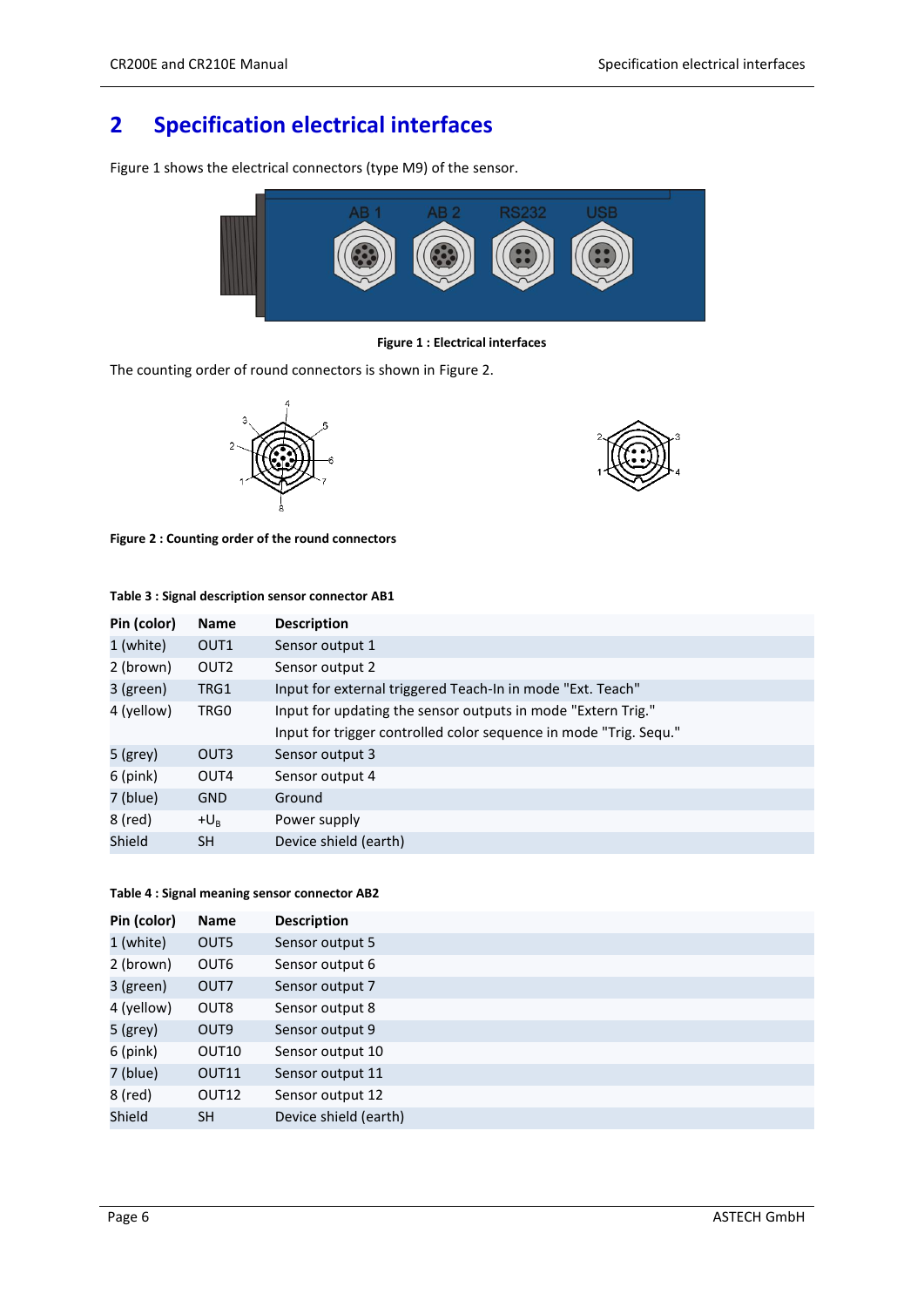#### <span id="page-6-0"></span>**Table 5 : Electrical specification sensor connector AB1**

| Pin        | <b>Specification</b>                       |
|------------|--------------------------------------------|
| 1 (OUT1)   | Push-Pull                                  |
|            | LOW: 0 V; HIGHT: $+U_B - 1$ V; max. 100 mA |
| 2 (OUT2)   | Push-Pull                                  |
|            | LOW: 0 V; HIGHT: $+U_R - 1$ V; max. 100 mA |
| 3 (TRG1)   | LOW: 0 V  3 V; HIGH: 18 V  28 V            |
| 4 (TRG0)   | LOW: 0 V  3 V; HIGH: 18 V  28 V            |
| 5 (OUT3)   | Push-Pull                                  |
|            | LOW: 0 V; HIGHT: $+U_B - 1$ V; max. 100 mA |
| 6 (OUT4)   | Push-Pull                                  |
|            | LOW: 0 V; HIGHT: $+U_B - 1$ V; max. 100 mA |
| 7 (GND)    | 0 <sub>V</sub>                             |
| $8 (+U_B)$ | 18  28 VDC, max. 500 mA                    |
|            | (optional 9  28 VDC)                       |

#### <span id="page-6-1"></span>**Table 6 : Electrical specification sensor connector AB2**

| <b>Pin</b> | <b>Specification</b>                       |
|------------|--------------------------------------------|
| 1 (OUT5)   | Push-Pull                                  |
|            | LOW: 0 V; HIGHT: $+U_B - 1$ V; max. 100 mA |
| 2 (OUT6)   | Push-Pull                                  |
|            | LOW: 0 V; HIGHT: $+U_B - 1$ V; max. 100 mA |
| 3 (OUT7)   | Push-Pull                                  |
|            | LOW: 0 V; HIGHT: $+U_B - 1$ V; max. 100 mA |
| 4 (OUT8)   | Push-Pull                                  |
|            | LOW: 0 V; HIGHT: $+U_B - 1$ V; max. 100 mA |
| 5 (OUT9)   | Push-Pull                                  |
|            | LOW: 0 V; HIGHT: $+U_B - 1$ V; max. 100 mA |
| 6 (OUT10)  | Push-Pull                                  |
|            | LOW: 0 V; HIGHT: $+U_R - 1$ V; max. 100 mA |
| 7 (OUT11)  | Push-Pull                                  |
|            | LOW: 0 V; HIGHT: $+U_R - 1$ V; max. 100 mA |
| 8 (OUT12)  | Push-Pull                                  |
|            | LOW: 0 V; HIGHT: $+U_B - 1$ V; max. 100 mA |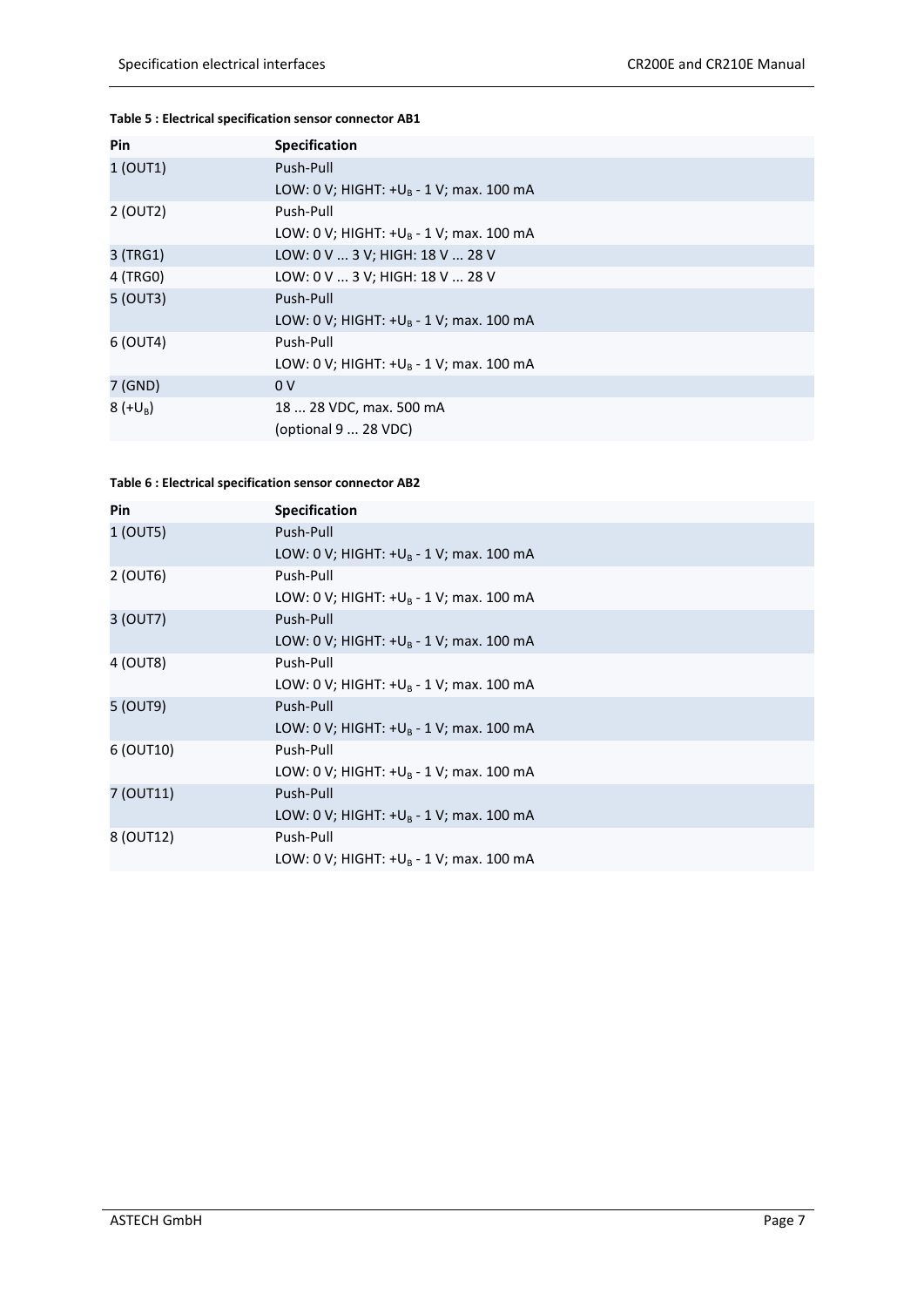#### <span id="page-7-0"></span>**Table 7 : RS-232**

| Pin        | <b>Description</b>      | <b>Specification</b> |
|------------|-------------------------|----------------------|
| $1$ (GND)  | <b>GND</b>              | 0V                   |
| 2 (TXD)    | Send                    | $-5$ V $$ +5 V       |
| 3 (RXD)    | Receive                 | $-5$ V $$ +5 V       |
| 4 $(+U_B)$ | Optional voltage output | 18  28 VDC           |
| Shield     | Device shield (earth)   | Earth                |

#### <span id="page-7-1"></span>**Table 8 : RS-232 Parameters**

| Parameter        | Value        |
|------------------|--------------|
| <b>Baud rate</b> | 9.600115.200 |
| Data bits        | 8            |
| Parity           | no           |
| Stop bits        | 1            |
| Flow control     | <b>No</b>    |
|                  |              |

#### **The baud rate of the RS-232 interface is pre-set to 28800.**

#### <span id="page-7-2"></span>**Table 9 : USB**

| Pin      | <b>Description</b>    | <b>Specification</b> |
|----------|-----------------------|----------------------|
| 1(GND)   | GND (black)           | 0 <sup>V</sup>       |
| 2 (VBUS) | VBUS (red)            | $+5V$                |
| $3(D-)$  | D- (white)            | $-400$ mV            |
| $4(D+)$  | $D+$ (green)          | $+400$ mV            |
| Shield   | Device shield (earth) | Earth                |

**Make sure that the respective shield wires of the used sensor cables are properly connected to earth!**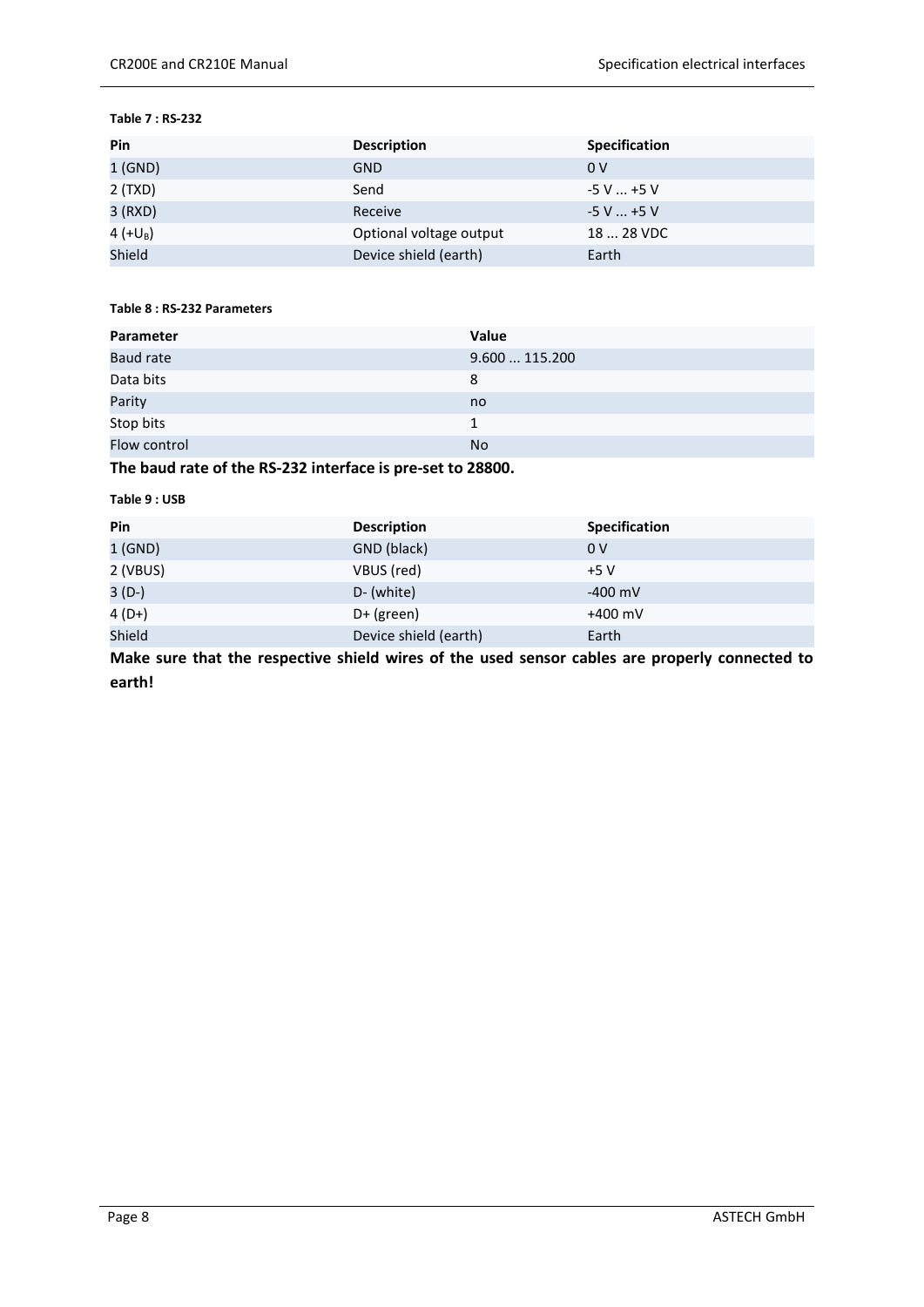### <span id="page-8-0"></span>**3 Ethernet**

#### <span id="page-8-1"></span>**3.1 General information**

The Color sensors CR200E and CR210E are equipped with an Ethernet interface. Via this interface several commands can be sent to the sensor.

Through the Ethernet interface, the sensor data are available throughout the network. Especially the processing and documentation of the recognition results is thus facilitated.

#### <span id="page-8-2"></span>**3.2 Connections**

The CR210E and CR200E can be easily connected to a network by using the M12-connector (Binder-series 715, 4-pin, D-coded)

The pin assignment of the Ethernet interface and the RJ45 connector is shown in [Table 10.](#page-8-4)

| <b>Description</b> | <b>Ethernet-IN</b> | <b>RJ45-Connector</b> |
|--------------------|--------------------|-----------------------|
| Scheme             | $ \sim$<br>∩       |                       |
| TD+                |                    | $1 =$ white / orange  |
| $RD+$              | $\overline{2}$     | $3 =$ wwhite / green  |
| TD-                | 3                  | $2 = orange$          |
| RD-                | 4                  | $6 = green$           |

#### <span id="page-8-4"></span>**Table 10 : Ethernet pin assignment**

#### <span id="page-8-3"></span>**3.3 Data transmission**

The communication between the color sensor and the network is character-based (ASCII) via TCP/IP. There are several commands to request data from the sensor.

In the network the CR200E or CR210E is addressed by an adjustable IP-address and subnet mask. The TCP-port 23 (Telnet) is used.

To find an Ethernet sensor in the network, a UDP-broadcast can be sent.

#### **TCP/IP and Telnet**

The sensors were delivered with a preset IP-address and subnet mask.

**IPAddress: 192.168.0.53**

**Subnet mask: 255.255.255.0**

IP-address and subnet mask can be adapted by the user. The procedure is described on page [10.](#page-9-1)

To communicate directly with the sensor via a network, telnet (TCP port 23) is required. If this is successfully established, the data from the sensor can be requested by predefined commands. The commands consist of two ASCII characters and the termination character 'LF'. The sensor also responds ASCII coded. The available commands are listed in section [Commands](#page-10-2) on page [11.](#page-10-2)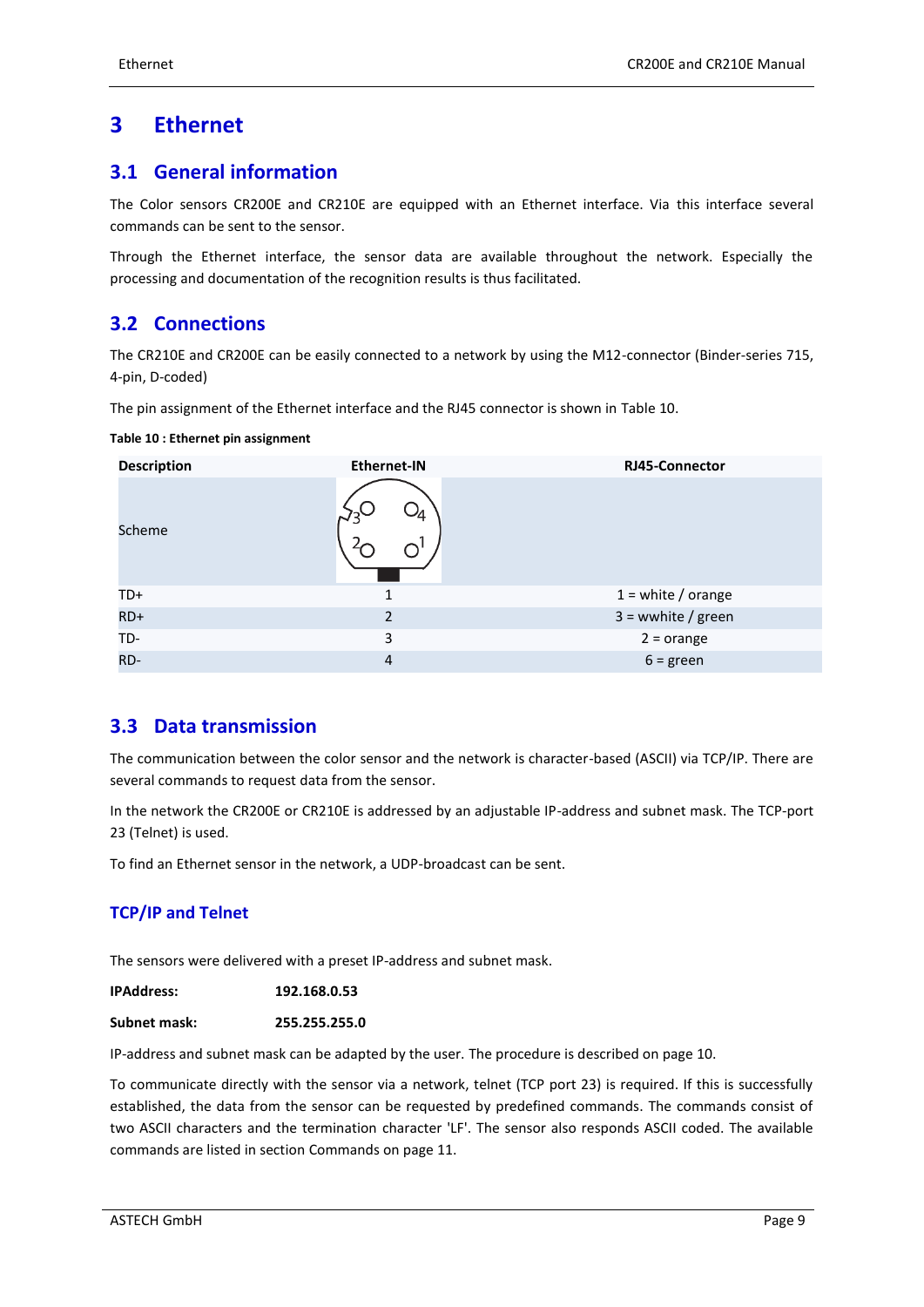#### <span id="page-9-1"></span>**Setup with program Ethertool**

If the IP-address of your PC does not match 192.168... you have to disconnect the PC from the network and change the IP-address. After that you have to connect the color sensor directly to your PC.

To check the IP-address of your PC you have to start the command-line and type "ipconfig".

Start the program "Ethertool" of ASTECH and click the "Search" button. The connection details of the found sensors will be shown in the upper region of the program window. Mark the sensor you want to connect to and click the "Connect" button.

| $\mathcal{Q}$ EtherTool                                                                                                                                                                                                                 |                                                                                                                                                                            |              |                   |               | $\mathbf{x}$<br>o<br>$\qquad \qquad \Box$                                                                     |
|-----------------------------------------------------------------------------------------------------------------------------------------------------------------------------------------------------------------------------------------|----------------------------------------------------------------------------------------------------------------------------------------------------------------------------|--------------|-------------------|---------------|---------------------------------------------------------------------------------------------------------------|
| File Search Info                                                                                                                                                                                                                        |                                                                                                                                                                            |              |                   |               |                                                                                                               |
| Device                                                                                                                                                                                                                                  | S/N                                                                                                                                                                        | IP           | Mac               | <b>Status</b> |                                                                                                               |
| ROMLAVIEW® CR20                                                                                                                                                                                                                         | 00791056                                                                                                                                                                   | 192.168.0.53 | 00-14-11-84-E7-8D | connected     | Search                                                                                                        |
|                                                                                                                                                                                                                                         |                                                                                                                                                                            |              |                   |               | Connect                                                                                                       |
| 192.168.0.53                                                                                                                                                                                                                            |                                                                                                                                                                            |              |                   |               |                                                                                                               |
| <b>Connected</b><br>[Information]<br>Type<br>S/H<br>Software<br><b>[Selection]</b><br>$\overline{1}$ – Set IP Address<br>2 - Set Subnet Mask<br>3 - Set Password<br>$ 4 -$ Reboot<br> 5 - Quit<br>lEn.<br><b>Enter Selection:</b><br>€. | Connecting to '192.168.0.53'<br>: CROMLAVIEW® CR200<br>: 00791056<br>IP Address : 192.168.0.53<br>Subnet Mask : 255.255.255.0<br>MAC Address : 00-14-11-84-E7-8D<br>: 01.0 |              |                   | b.            | <b>Local IP</b><br>192.168.0.43<br><b>Local Netmask</b><br>255.255.255.0<br>Close<br>Configuration<br>Logging |
| <b>Not Logging</b>                                                                                                                                                                                                                      |                                                                                                                                                                            |              |                   |               |                                                                                                               |

#### <span id="page-9-0"></span>**Figure 3 : Configuration mode of the program Ethertool**

If the Telnet-connection is active, just type in "#" to enter the configuration mode. By entering the number corresponding to [Selection], the IP-address and the subnet mask can be changed.

The modified ip address and subnet mask are not implemented until the device is restarted. Then, Ņ you must set up a Telnet connection again.

The configuration mode can be password protected. The password must be at least 4 characters long, If no sign is entered, the password will be deleted.



Keep the password in a safe place and protected against loss. The configuration mode can not be accessed without the password.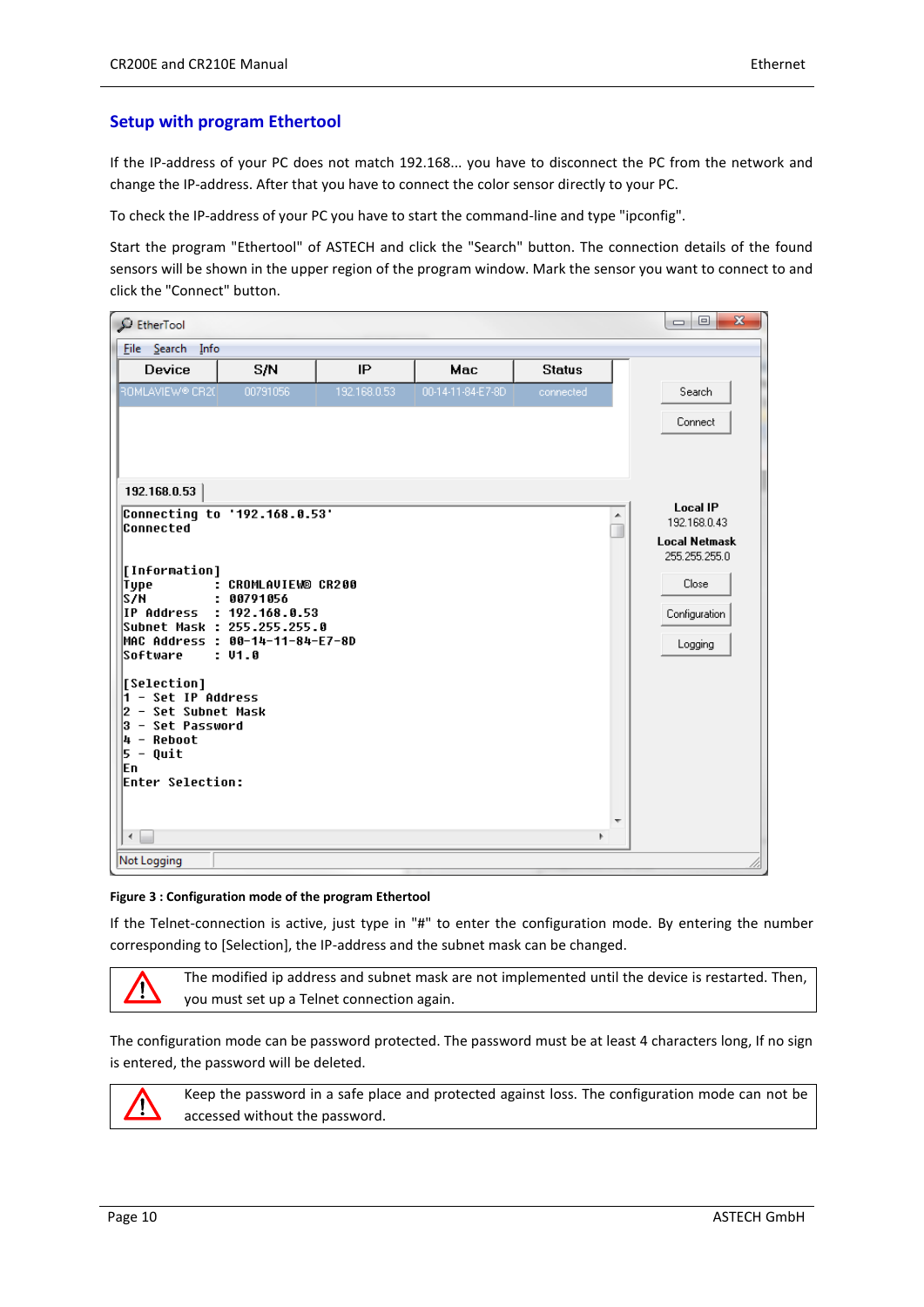#### <span id="page-10-2"></span>**Commands**

The commands consist of two ASCII characters and the termination character 'LF' (0x0A).

The following commands are available.

#### **SO**

This command returns the state of the switching outputs, a byte with status information as well as a lifecounter. The data is ASCII hex coded. The exact partition of the response string is shown in tabl[e Table 11.](#page-10-0)

#### <span id="page-10-0"></span>**Table 11: Response to the 'SO' command**

| Sign                     | <b>Meaning</b>            |
|--------------------------|---------------------------|
| $\mathbf{1}$             | Life-Counter, upper 4 Bit |
| $\overline{\phantom{a}}$ | Life-Counter, lower 4 Bit |
| 3                        | Status, upper 4 Bit       |
| 4                        | Status, lower 4 Bit       |
| 5                        | Reserved                  |
| 6                        | Switching output 9  12    |
| 7                        | Switching output 5  8     |
| 8                        | Switching output 1  4     |

The 8 bit status information have the following meanings.

#### <span id="page-10-1"></span>**Table 12: Meaning of the individual status bits**

| <b>Bit</b>     | <b>Name</b>  | <b>Function</b>                                             |
|----------------|--------------|-------------------------------------------------------------|
| 0              | Trigger-Ack  | Toggle Bit for Trigger-Mode                                 |
| $\mathbf{1}$   | Stab-Error   | 1 = Stabilization channel over or underdriven               |
| $\overline{2}$ | Math-Error   | $1$ = Mathematical overdrive of the transformation function |
| 3              | Software-Acc | $1 = CR$ -Tool software access on sensor                    |
| $\overline{4}$ | Reserved     | For fatal error                                             |
| 5              | Reserved     | For fatal error                                             |
| 6              | Reserved     | For fatal error                                             |
|                | Reserved     | Not used                                                    |

#### **C1 and C2**

The commands C1 and C2 returns the latest color values of the respective sensor channel.

The values are transferred as ASCII coded strings. Eight characters are transferred to one of three color values. The space between the values is filled with zero character.

#### **Example:**

| Latest color value: | $a* = 65.9$   | $b* = -25.5$ | $L^* = 56.1$                                           |
|---------------------|---------------|--------------|--------------------------------------------------------|
| Command:            | $<$ C1\CR\LF> |              |                                                        |
| Response:           |               |              | <65.9\00\00\00\00-25.5\00\00\0056.1\00\00\00\00\CR\LF> |

#### **I1 and I2**

The commands I1 and I2 are used to read out the recognition result of the respective channel. The recognition result consists of a table index of the detected color (0 if no color is detected), the current color distance and the current lightness distance. The distances are calculated on the difference between the current color and a stored color reference with a minimum distance.

For every single value within the sensor response, 8 signs are used.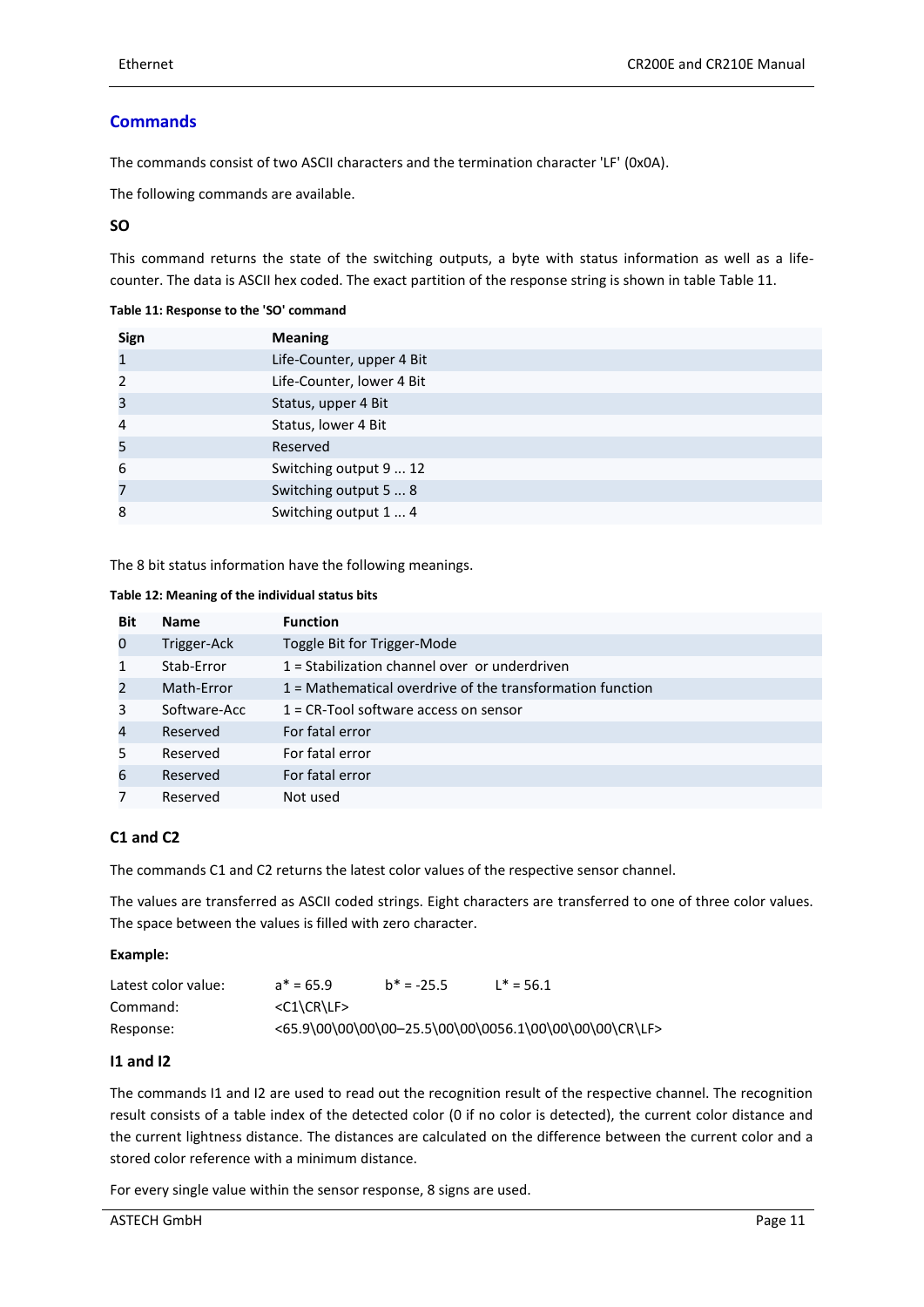#### **Example:**

| Current value: | $Index = 3$                       | Color distance $= 2.5$                                     | Lightness distance = $12.8$ |
|----------------|-----------------------------------|------------------------------------------------------------|-----------------------------|
| Command:       | $<$ I $\angle$ CR $\angle$ LF $>$ |                                                            |                             |
| Response:      |                                   | <3.00\00\00\00\002.5\00\00\00\00\0012.8\00\00\00\00\CR\LF> |                             |

#### **ID**

On this command, the sensor responds with its internal ID-string.

#### **Example**

| Sensor-ID: | "CROMLAVIEW® CR210E"                        |
|------------|---------------------------------------------|
| Command:   | $<$ ID $CR$ LF>                             |
| Response:  | <cromlaview® cr210e\cr\lf=""></cromlaview®> |

#### **SN**

With the SN command the serial number oft he addressed sensor can be read out. The serial number is sent as a sequence of 8 ASCII-coded decimals.

#### **Example:**

| Command:  | <sn\cr\lf></sn\cr\lf> |
|-----------|-----------------------|
| Response: | <00791021\CR\LF>      |

#### **IN**

With the IN command control data can be sent to the sensor in order to replicate the function of the trigger lines of the color sensor. In addition to the command string, two ASCII-encoded hex numbers are sent to the sensor. Each character stands for 4-bit control data. The function of the control character are listed in

<span id="page-11-0"></span>**Table 13 : Meaning of control characters of the 'IN' command**

| <b>Character</b> | <b>Bits</b> | <b>Function</b>                          |
|------------------|-------------|------------------------------------------|
| $1$ und $2$      | 07          | Table index for Teach-IN                 |
| 3                | 811         | Reserved                                 |
| 4                | 12          | Reserved                                 |
|                  |             | Tech-In-Mode                             |
| 4                | 13          | $0 =$ as adjusted in sensor              |
|                  |             | $1 =$ TabIndex, table index              |
| $\overline{4}$   | 14          | TRG1, control line for Teach-IN          |
| 4                | 15          | TRG0, control line to update the outputs |

In Teach-IN mode bit 13 decides on which table space the new value is stored. If this bit is set, the specified with the first two characters of table space is chosen.

If bit 13 is not set, the color is stored in the table according to the settings for the external Teach-IN.

#### **Example:**

Teach-IN of a new color value to table space 3

Command: <IN0306\CR\LF> (\* when specifying" Table Space 0")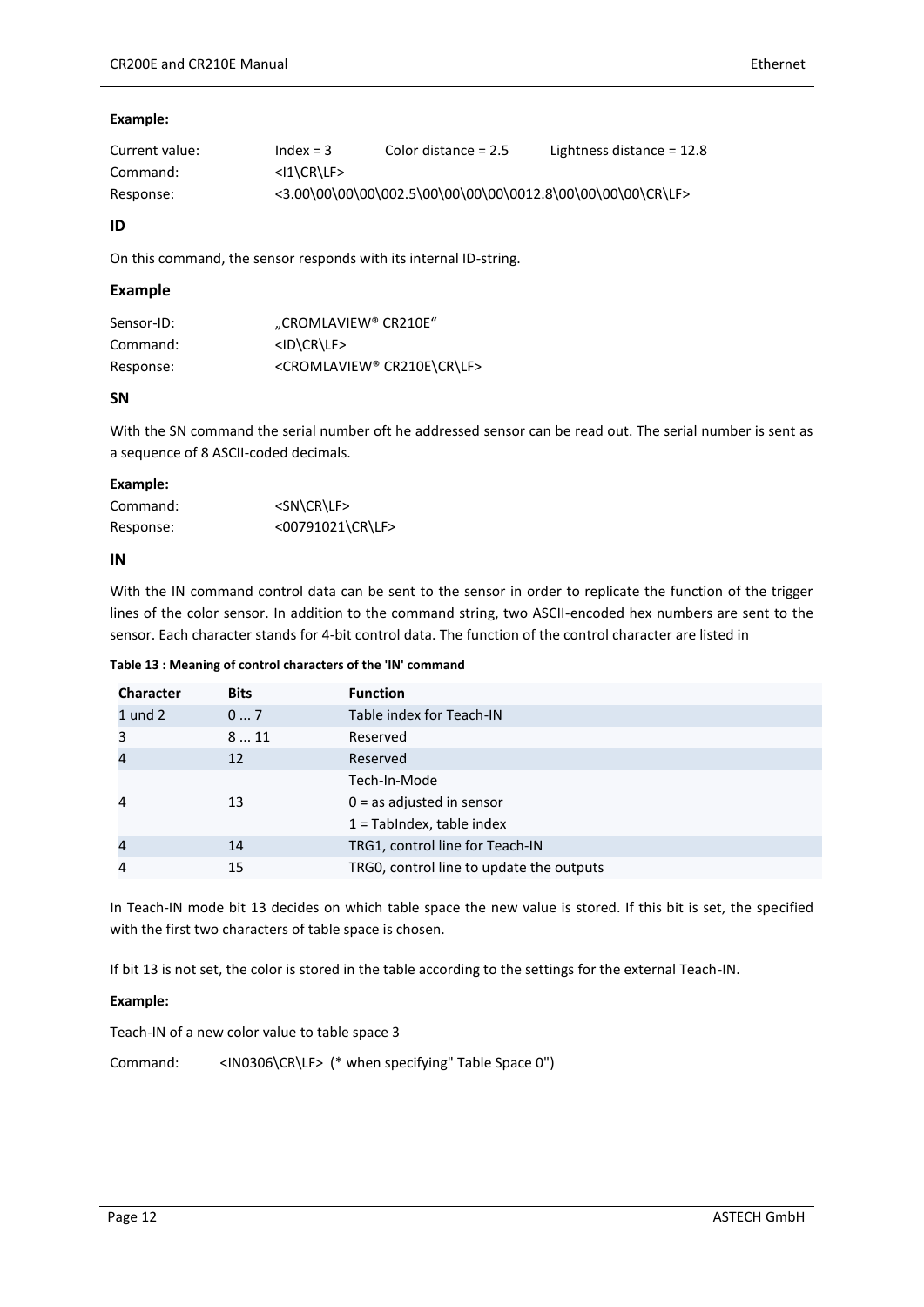

Update of sensor outputs.

Command: <IN0001\CR\LF>

the CR-Tool.



The trigger inputs (TRG0 and TRG1) are edge-controlled. They have to be reset after setting. In the example above, <IN0000\CR\LF> must be sent afterwards. To use the trigger inputs, the mode "Ext.Trig", "Ext. Teach" or "Ext. Teach & Trig." must be set via

**SP**

With the SP (Store Parameters) command, all parameters are stored in the sensor permanently.

Ņ

The saving process takes about 2 seconds. During this time the sensor will not respond on the Ethernet interface, RS232 or USB.

#### RP

With the RP (Read Parameters) command all permanently stored parameters are loaded into the RAM. All sensor parameters will be overwritten.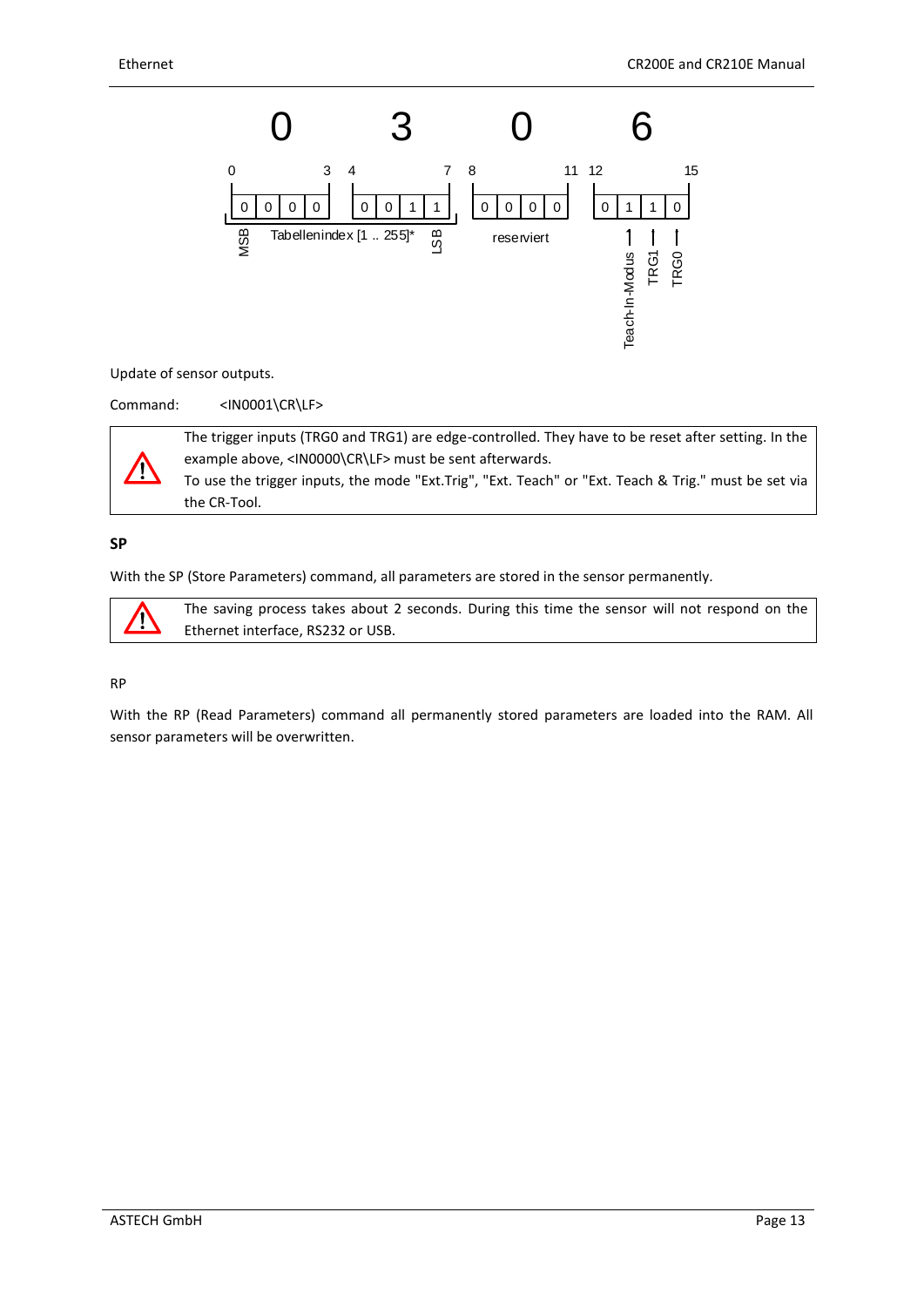## <span id="page-13-0"></span>**4 Drawings**



<span id="page-13-1"></span>**Figure 4 : Drawings CR200E for connecting two separate fiber optical cables**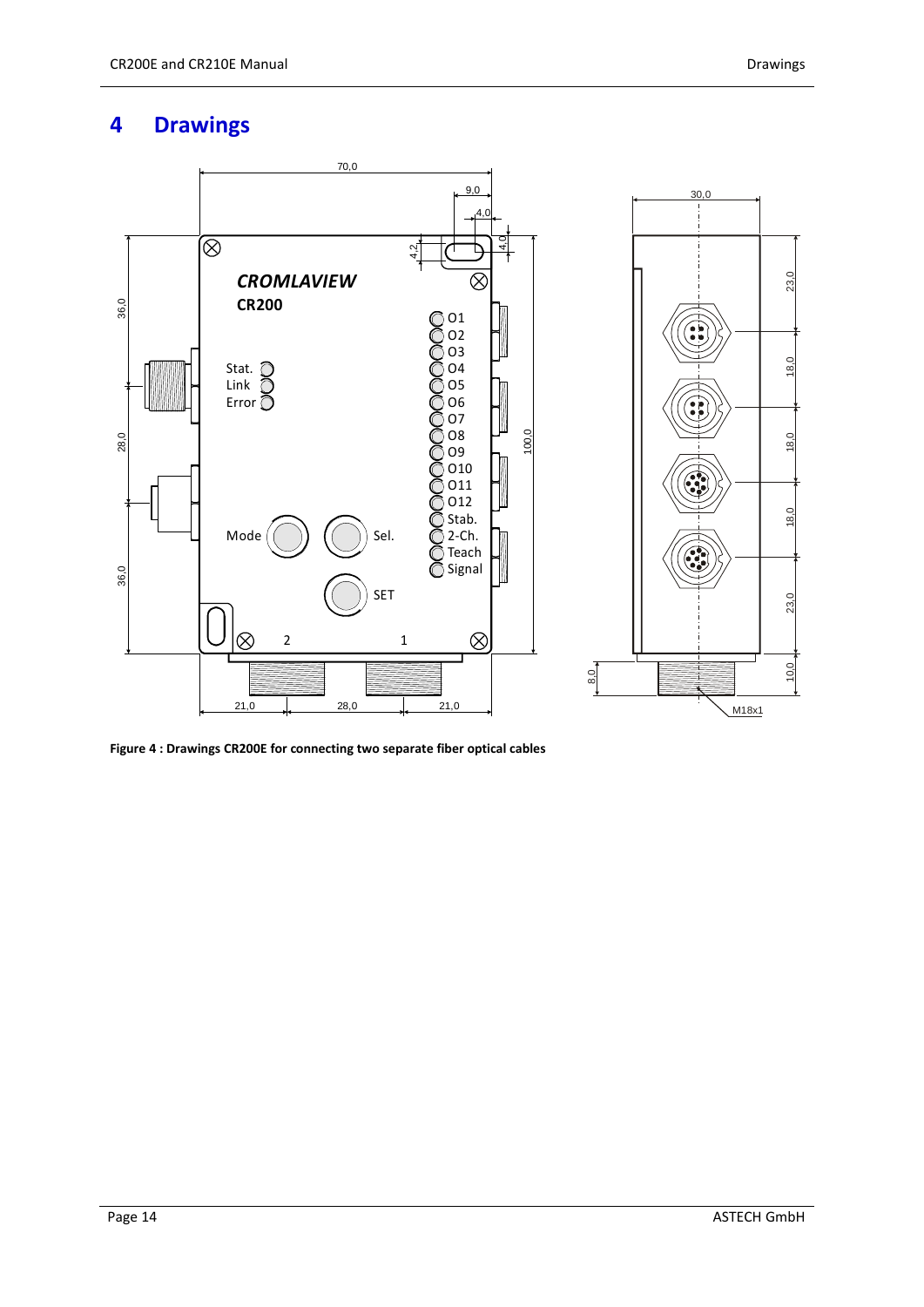

<span id="page-14-0"></span>**Figure 5 : Drawings CR210E with built-in control devices for the drift stabilization CROMLASTAB®**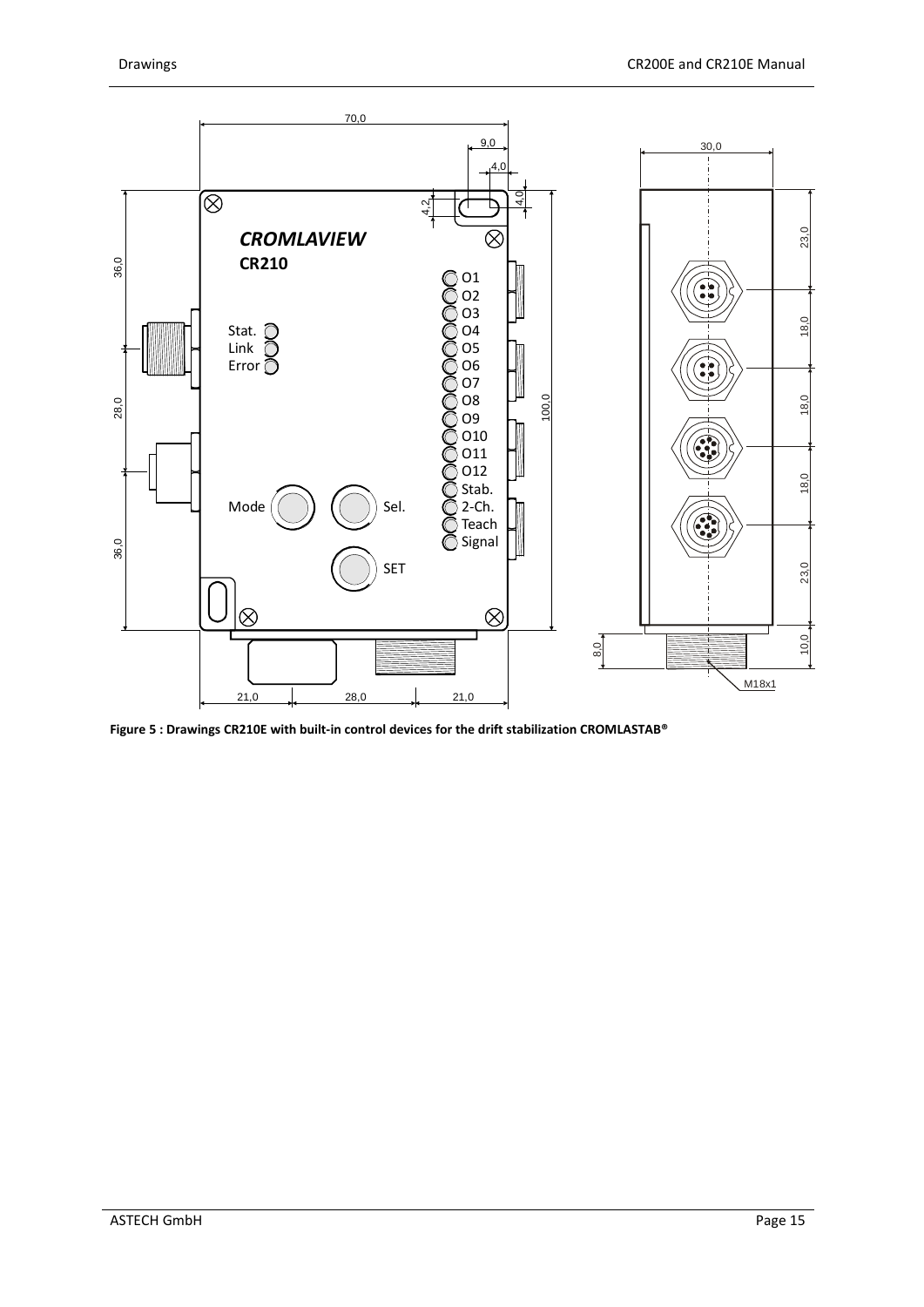#### <span id="page-15-1"></span><span id="page-15-0"></span>**Table 14 : LED meaning**

| <b>LED</b>         | <b>Meaning</b>           |
|--------------------|--------------------------|
| 01-012             | State output 1-12        |
| Stab.              | Error stabilization      |
| 2-Ch.              | Two channel operation    |
| Teach              | Teach-in mode active     |
| Signal             | Signal mode active       |
| Sel.               | Sensing channel 2 active |
| <b>SET</b>         | <b>Tolerance</b>         |
| Stat., Link, Error | Interface specific       |

#### <span id="page-15-2"></span>**Table 15 : Assignment of flash impulses to tolerance values**

| <b>Flash impulses</b> | <b>Tolerance</b> | <b>Tolerance value</b> |
|-----------------------|------------------|------------------------|
| $\mathbf{1}$          | Very small       |                        |
| $\overline{2}$        | Small            | 6                      |
| 3                     | Medium           | 9                      |
| 4                     | Large            | 15                     |
| 5                     | Very large       | 20                     |

**If the sensor signal is clipping the LEDs are flashing alternately.**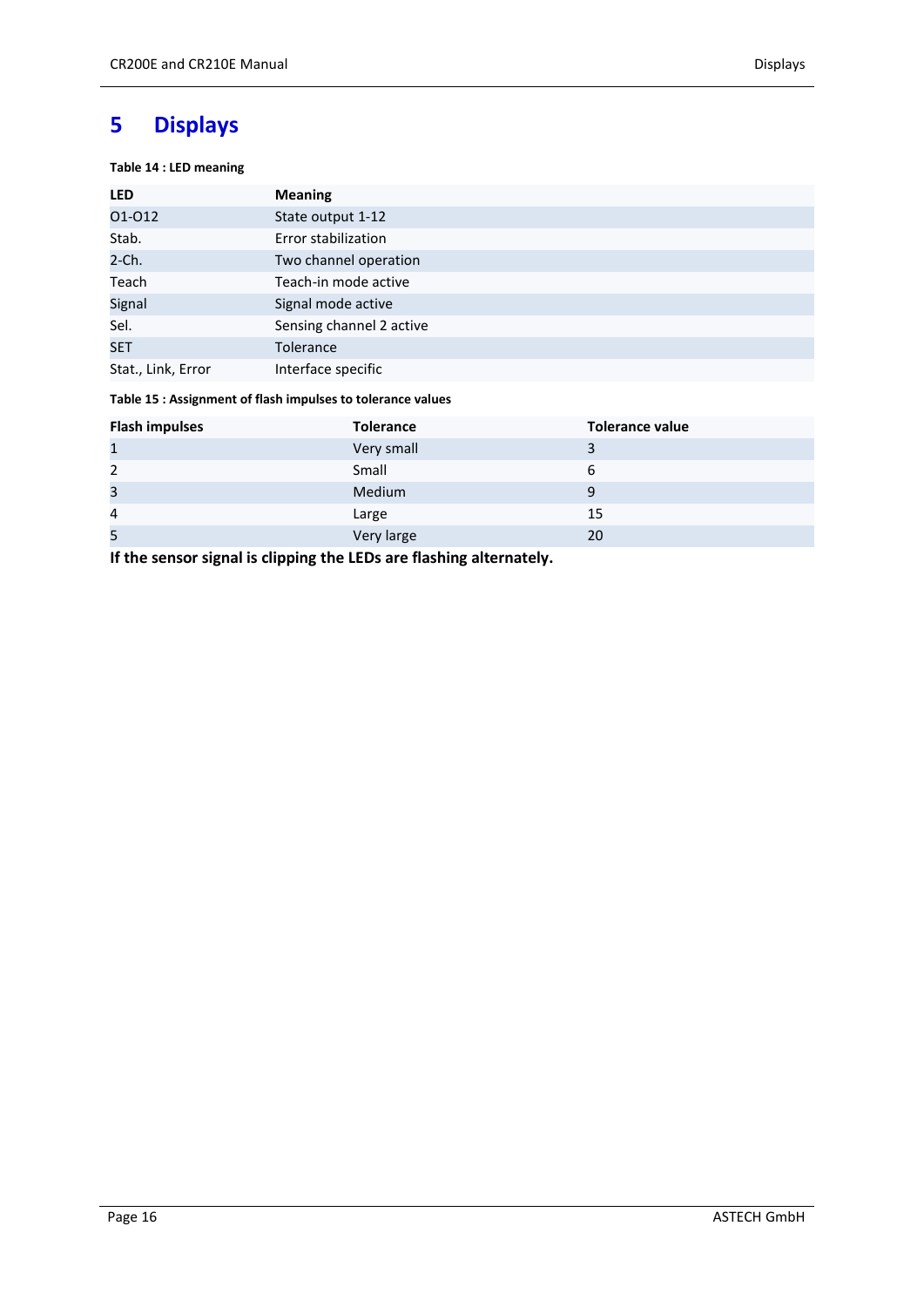## <span id="page-16-0"></span>**6 Button operation**

#### **Automatic signal adjustment**

- **Position sensor to object**
- **Press "Mode" button shortly until "Sig." mode is active**
- **Press "SET" button for at least 2 seconds**
- To store parameters press "Mode" button for at least 2 seconds

#### **Sample stabilization reference value**

- **Press "Mode" button shortly until "Sig." mode active**
- **Press "Sel." Button shortly to select stabilization channel**
- Adjust signal level for stabilization channel mechanically (adjusting screw)
- **Press "SET" button for at least 2 seconds**
- To store parameters press "Mode" button for at least 2 seconds

#### **Teaching in colors**

- **Position sensor to object**
- **Press "Mode" button shortly until "Teach-In" mode active**
- **Press "Sel." button to select table entry**
- **Press "SET" button for at least 2 seconds**
- To store parameters press "Mode" button for at least 2 seconds

#### **Adjust tolerance**

- **Press "Mode" button shortly until "Teach-In" mode active**
- **Press "SET" button shortly to select tolerance**
- **Press "SET" button for at least 2 seconds**
- To store parameters press "Mode" button for at least 2 seconds

#### **Clear color table**

- **Press "Mode" button shortly until "Teach-In" mode active**
- **Press "Sel." button for at least 2 seconds**
- To store parameters press "Mode" button for at least 2 seconds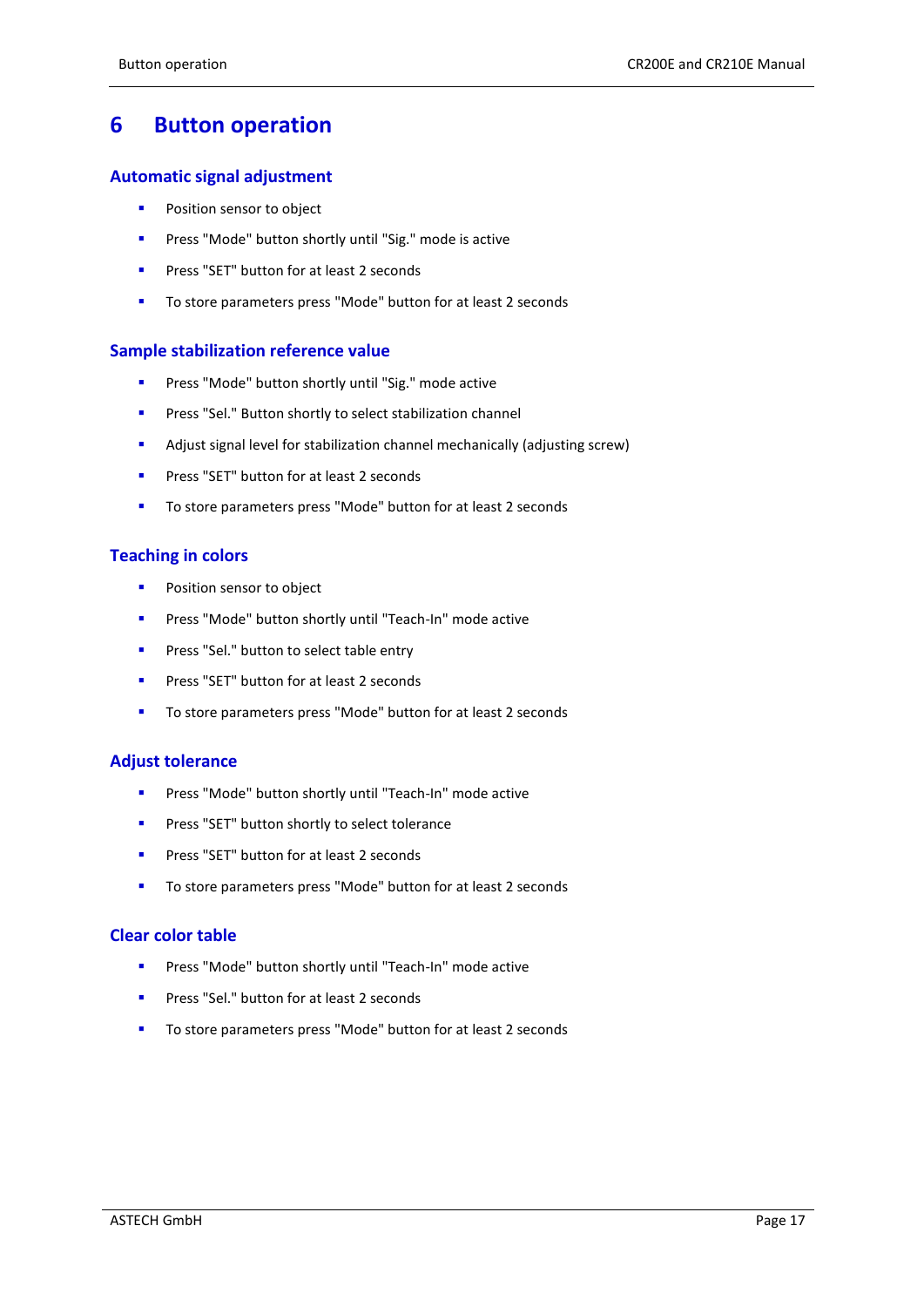## <span id="page-17-0"></span>**7 Part numbers**

| Part                                    | Part number                |
|-----------------------------------------|----------------------------|
| CR200E (Fast Ethernet interface)        | 10-3001-03                 |
| CR210E (Fast Ethernet interface)        | 10-3002-03                 |
| Fiber optical cables                    | See catalogue (18-0003-00) |
| STR-C2.0-M18                            | 14-3001-00                 |
| External stabilization target CR200     |                            |
| Connection cable, 8-pin, M9 / open, 2 m | 15-3000-00                 |
| RS232 cable, 4-pin, M9 / D-SUB9, 2 m    | 15-3001-00                 |
| USB cable, 4-pin, M9 / USB-A, 2 m       | 15-3003-00                 |
| M9 protection cap for sensor connector  | 15-3010-00                 |
| Ethernet cable M12M4D-RJ45, 3 m         | 15-0040-00                 |
| Ethernet cable M12M4D-RJ45, 5 m         | 15-0040-01                 |
| Ethernet cable M12M4D-RJ45, 10 m        | 15-0040-02                 |

#### **Surge protection**

To use the sensor in systems where the supply voltage line > 3 meters, it is recommenced to use a filter module to protect against surges. A suitable 24 V DC filter module (surge) is available from the company WAGO under order number 750-626.